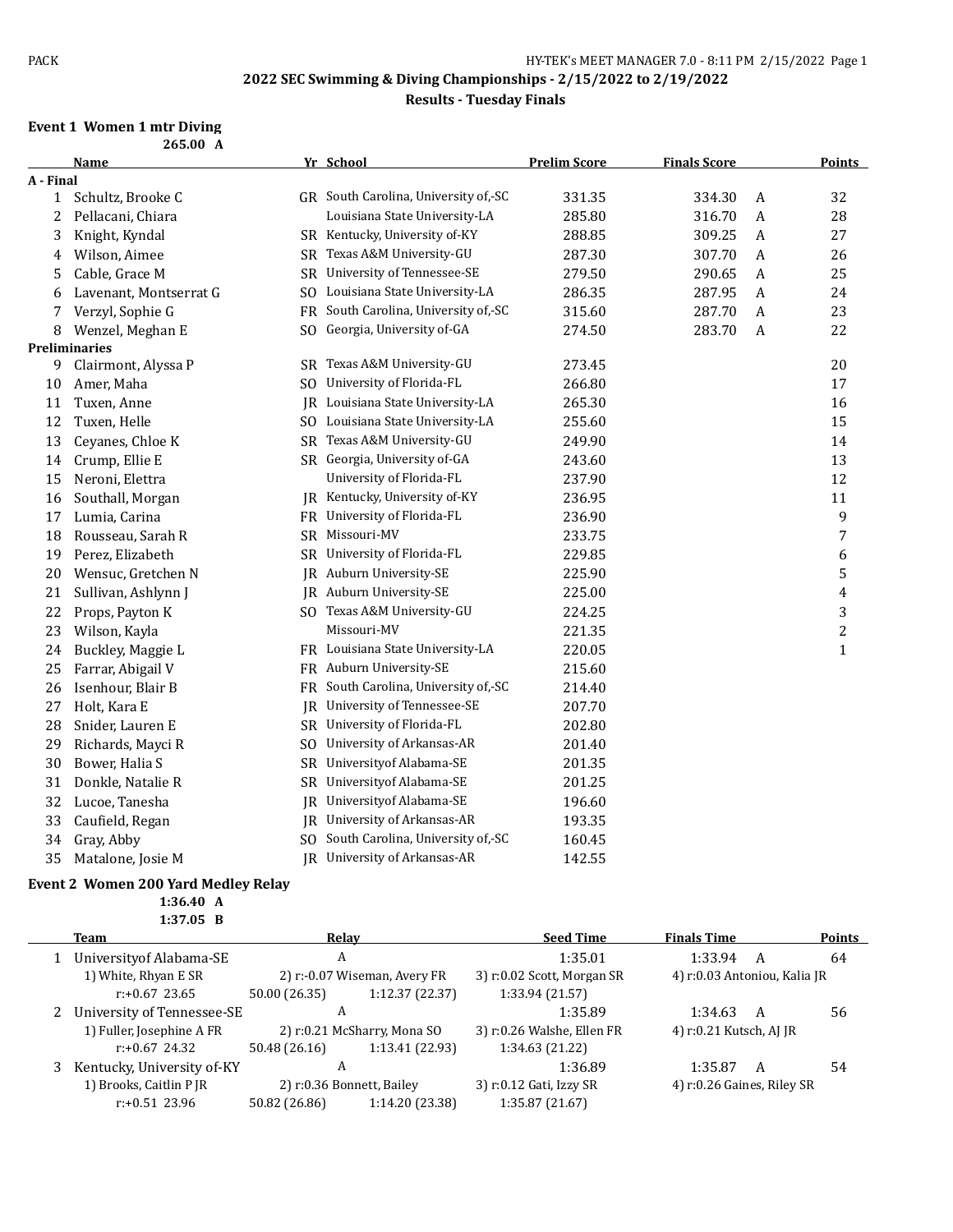### **Results - Tuesday Finals**

### **(Event 2 Women 200 Yard Medley Relay)**

|    | <b>Team</b>                       | Relay                       |                                | <b>Seed Time</b>             | <b>Finals Time</b>             |                | <b>Points</b> |
|----|-----------------------------------|-----------------------------|--------------------------------|------------------------------|--------------------------------|----------------|---------------|
|    | 4 Auburn University-SE            | A                           |                                | 1:36.77                      | 1:35.96                        | $\overline{A}$ | 52            |
|    | 1) Lee, Meghan R SO               |                             | 2) r:0.30 Makarova, Anastasia  | 3) r:0.01 Thamm, Claudia JR  | 4) r:0.12 Hamilton, Rebekah FR |                |               |
|    | $r: +0.66$ 23.94                  | 50.81 (26.87)               | 1:14.03 (23.22)                | 1:35.96 (21.93)              |                                |                |               |
| .5 | Georgia, University of-GA         | $\mathbf{A}$                |                                | 1:36.82                      | 1:36.41                        | $\overline{B}$ | 50            |
|    | 1) McCarty, Eboni F FR            |                             | 2) r:0.05 Evans, Angharad FR   | 3) r:0.09 Luther, Dakota SR  | 4) r:0.24 Fa'Amausili, Gabi    |                |               |
|    | $r: +0.70$ 24.66                  | 51.44 (26.78)               | 1:14.58(23.14)                 | 1:36.41 (21.83)              |                                |                |               |
| 6  | Missouri-MV                       | A                           |                                | 1:36.41                      | 1:36.63                        | B              | 48            |
|    | 1) Rees, Meredith A JR            |                             | 2) r:0.19 Jones, Kayla SR      | 3) r:0.18 Thompson, Sarah SR | 4) r:0.29 Keil, Megan SR       |                |               |
|    | $r: +0.59$ 24.28                  | 52.16 (27.88)               | 1:14.62(22.46)                 | 1:36.63(22.01)               |                                |                |               |
| 7  | University of Arkansas-AR         | A                           |                                | 1:38.23                      | 1:36.85                        | B              | 46            |
|    | 1) Sansores, Andrea A SR          |                             | 2) r:0.21 Herrmann, Vanessa SR | 3) r:0.22 Melton, Kobie SR   | 4) r:0.04 Barclay, Emily SR    |                |               |
|    | $r: +0.65$ 24.16                  | 51.40 (27.24)               | 1:15.07(23.67)                 | 1:36.85 (21.78)              |                                |                |               |
| 8  | Texas A&M University-GU           | $\mathbf{A}$                |                                | 1:39.06                      | 1:37.60                        |                | 44            |
|    | 1) Owens, Kaitlyn M FR            |                             | 2) r:0.25 Perttula, Andrea JR  | 3) r:0.18 Theall, Olivia SO  | 4) r:0.16 Kennett, Bobbi SO    |                |               |
|    | $r: +0.66$ 24.52                  | 52.45 (27.93)               | 1:15.68 (23.23)                | 1:37.60 (21.92)              |                                |                |               |
| 9  | South Carolina, University of,-SC | A                           |                                | 1:38.62                      | 1:37.64                        |                | 40            |
|    | 1) Pantano, Bella L SO            | 2) r:0.07 Steele, Taylor JR |                                | 3) r:0.40 Toh, Nicholle SO   | 4) $r: 0.21$ Smith, Janie JR   |                |               |
|    | $r: +0.65$ 24.69                  | 51.87 (27.18)               | 1:15.78 (23.91)                | 1:37.64 (21.86)              |                                |                |               |
| 10 | University of Florida-FL          | $\mathbf{A}$                |                                | 1:38.01                      | 1:37.78                        |                | 34            |
|    | 1) Mack, Katelyn G JR             |                             | 2) r:0.26 Mathieu, Tylor JR    | 3) r:0.13 Peoples, Olivia FR | 4) r:0.15 Cronk, Micayla FR    |                |               |
|    | $r: +0.69$ 24.91                  | 52.65 (27.74)               | 1:15.81(23.16)                 | 1:37.78 (21.97)              |                                |                |               |
| 11 | Louisiana State University-LA     | A                           |                                | 1:41.19                      | 1:37.96                        |                | 32            |
|    | 1) Milutinovich, Katarina JR      | 2) r:0.29 Boll, Emilie JR   |                                | 3) r:0.16 Howell, Maddie SO  | 4) r:0.16 Kucsan, Natalie SR   |                |               |
|    | $r: +0.69$ 25.08                  | 52.13 (27.05)               | 1:15.76 (23.63)                | 1:37.96 (22.20)              |                                |                |               |
| 12 | Vanderbilt University-SE          | $\mathbf{A}$                |                                | 1:41.52                      | 1:40.79                        |                | 30            |
|    | 1) Burke, Abby E SR               | 2) r:0.18 Knelson, Faith    |                                | 3) r:-0.03 Debeer, Tonner SR | 4) r:0.29 Beers, Eleanor SO    |                |               |
|    | $r: +0.55$ 25.56                  | 53.94 (28.38)               | 1:17.80 (23.86)                | 1:40.79 (22.99)              |                                |                |               |

#### **Event 3 Men 200 Yard Medley Relay**

**1:24.22 A**

**1:24.83 B**

|    | Team                          | Relay                    |                               | <b>Seed Time</b>                                          | <b>Finals Time</b>               |                | <b>Points</b> |
|----|-------------------------------|--------------------------|-------------------------------|-----------------------------------------------------------|----------------------------------|----------------|---------------|
|    | University of Florida-FL      | A                        |                               | 1:24.10                                                   | 1:22.06                          | A              | 64            |
|    | 1) Chaney, Adam C SO          |                          | 2) r:0.17 Hillis, Dillon SR   | 3) r:0.28 Friese, Eric JR                                 | 4) r:0.16 Mestre, Alberto JR     |                |               |
|    | $r: +0.67$ 20.32              | 43.48 (23.16)            | 1:03.12(19.64)                | 1:22.06 (18.94)                                           |                                  |                |               |
| 2  | University of Alabama-SE      | A                        |                               | 1:23.38                                                   | 1:22.28                          | A              | 56            |
|    | 1) Menke, Matthew T JR        | 2) r:0.04 Maas, Derek JR |                               | 3) r:0.15 Sesvold, Tyler SR                               | 4) r:0.11 Berneburg, Jonathan SR |                |               |
|    | $r: +0.63$ 20.67              | 43.30 (22.63)            | 1:03.47(20.17)                | 1:22.28(18.81)                                            |                                  |                |               |
| 3  | University of Tennessee-SE    | A                        |                               | 1:24.69                                                   | 1:23.35                          | A              | 54            |
|    | 1) Kammann, Bjoern            |                          | 2) r:0.21 Houlie, Michael SR  | 3) r:0.03 Mota, Kayky SR                                  | 4) r:0.20 Crooks, Jordan FR      |                |               |
|    | $r: +0.72$ 21.11              | 44.22 (23.11)            | 1:04.92 (20.70)               | 1:23.35(18.43)                                            |                                  |                |               |
|    | 4 Georgia, University of-GA   | A                        |                               | 1:23.97                                                   | 1:23.92                          | A              | 52            |
|    | 1) Ng, Wesley Y SO            |                          | 2) r:0.09 Wayner, Harrison SR | 3) r:0.07 Urlando, Luca SO                                | 4) r:0.28 Downing, Dillon JR     |                |               |
|    | $r: +0.62$ 21.57              | 45.49 (23.92)            | 1:05.06 (19.57)               | 1:23.92 (18.86)                                           |                                  |                |               |
| 5. | Texas A&M University-GU       | A                        |                               | 1:25.40                                                   | 1:24.00                          | A              | 50            |
|    | 1) Gogulski, Ethan D JR       |                          |                               | 2) r:0.24 Puente Bustamante, Andr3) r:0.08 Brown, Jace JR | 4) r:0.13 Reno, Seth FR          |                |               |
|    | $r: +0.79$ 21.12              | 44.38 (23.26)            | 1:04.76(20.38)                | 1:24.00 (19.24)                                           |                                  |                |               |
| 6  | Louisiana State University-LA | A                        |                               | 1:26.07                                                   | 1:24.79                          | $\overline{B}$ | 48            |
|    | 1) Curtis, Griffin M FR       |                          | 2) r:0.14 Mason, Mitch SO     | 3) r:0.12 Hassling, Emil SO                               | 4) r:0.16 Curry, Brooks JR       |                |               |
|    | $r: +0.71$ 22.26              | 46.04 (23.78)            | 1:06.65(20.61)                | 1:24.79 (18.14)                                           |                                  |                |               |
|    | Missouri-MV                   | A                        |                               | 1:25.22                                                   | 1:24.95                          |                | 46            |
|    | 1) Bochenski, Grant R         | 2) r:0.10 Patton, Ben JR |                               | 3) r:0.13 Kovac, Danny SR                                 | 4) r:0.25 Dahlgren, Jack SR      |                |               |
|    | $r: +0.58$ 22.08              | 45.62 (23.54)            | 1:05.86(20.24)                | 1:24.95 (19.09)                                           |                                  |                |               |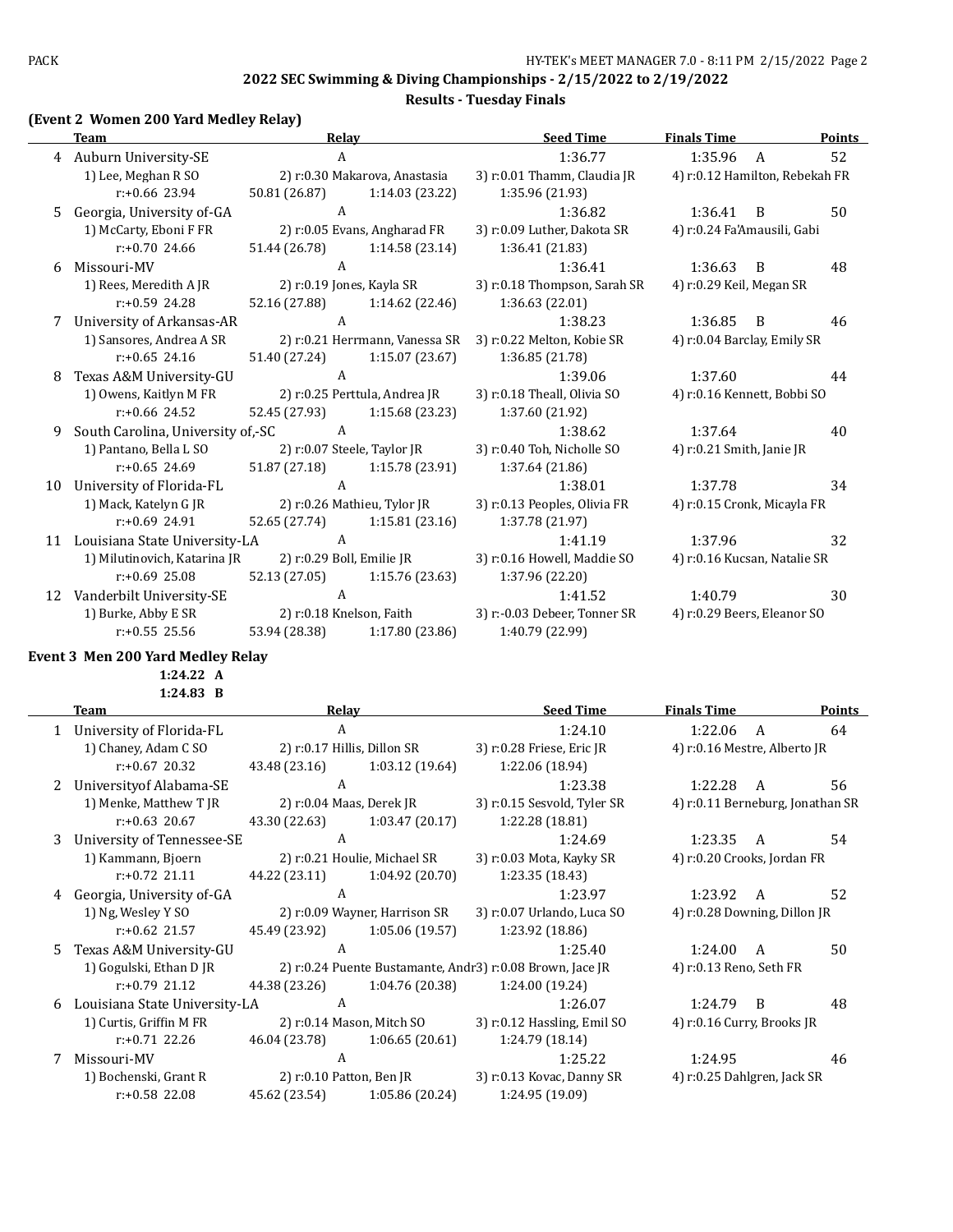### **Results - Tuesday Finals**

### **(Event 3 Men 200 Yard Medley Relay)**

|   | Relay<br>Team                     |                           |                            | <b>Seed Time</b>              | <b>Finals Time</b>            | <b>Points</b> |
|---|-----------------------------------|---------------------------|----------------------------|-------------------------------|-------------------------------|---------------|
| 8 | South Carolina, University of,-SC | A                         |                            | 1:25.49                       | 1:25.09                       | 44            |
|   | 1) Laitarovsky, Michael FR        | 2) r:0.02 Massey, Luke SR |                            | 3) r:0.17 Gropper, Guy JR     | 4) r:0.19 Ross, AJ GR         |               |
|   | $r: +0.63$ 21.30                  | 44.50 (23.20)             | 1:05.53(21.03)             | 1:25.09 (19.56)               |                               |               |
| 9 | Kentucky, University of-KY        | A                         |                            | 1:29.27                       | 1:29.51                       | 40            |
|   | 1) Hamilton, Jack B FR            | 2) r:0.27 Barker, Kyle SR |                            | 3) r:0.53 Mussler, Jackson FR | 4) r:0.16 Russell, Mac FR     |               |
|   | $r: +0.72$ 22.56                  | 46.70 (24.14)             | 1:08.92 (22.22)            | 1:29.51 (20.59)               |                               |               |
|   | Auburn University-SE              | A                         |                            | 1:24.20                       | DQ                            |               |
|   | Early take-off swimmer #2         |                           |                            |                               |                               |               |
|   | 1) Stoffle, Nathaniel L FR        |                           | 2) r:-0.10 Mikuta, Reid SO | 3) r:0.15 Yish, Matthew SR    | 4) r:0.16 Tirheimer, Logan SO |               |
|   | $r: +0.64$ 21.08                  | 43.86 (22.78)             | 1:04.16(20.30)             | DQ (18.92)                    |                               |               |
|   |                                   |                           |                            |                               |                               |               |

## **Event 4 Men 3 mtr Diving**

|              | 320.00 A                 |                |                                   |                     |                     |   |               |
|--------------|--------------------------|----------------|-----------------------------------|---------------------|---------------------|---|---------------|
|              | <b>Name</b>              |                | Yr School                         | <b>Prelim Score</b> | <b>Finals Score</b> |   | <b>Points</b> |
| A - Final    |                          |                |                                   |                     |                     |   |               |
| $\mathbf{1}$ | Celaya Hernandez, Juan M |                | Louisiana State University-LA     | 433.10              | 459.75              | A | 32            |
| 2            | Mathews, Kurtis J        | SR.            | Texas A&M University-GU           | 407.35              | 437.80              | A | 28            |
| 3            | Hattie, Bryden R         | SO.            | University of Tennessee-SE        | 401.85              | 414.00              | A | 27            |
| 4            | Pruitt, Conner           | <b>SR</b>      | Auburn University-SE              | 381.55              | 411.70              | A | 26            |
| 5            | Wade, Matt T             | SR             | University of Tennessee-SE        | 375.05              | 380.30              | A | 25            |
| 6            | Romero, Rodrigo          | IR.            | Kentucky, University of-KY        | 352.35              | 375.90              | A | 24            |
| 7            | Povzner, Victor A        | SO.            | Texas A&M University-GU           | 400.05              | 365.00              | A | 23            |
| 8            | Abadia Garcia, Adrian    | FR             | Louisiana State University-LA     | 373.15              | 360.20              | A | 22            |
|              | <b>Preliminaries</b>     |                |                                   |                     |                     |   |               |
| 9            | Zhang, Mingli            |                | SR Kentucky, University of-KY     | 352.25              |                     |   | 20            |
| 10           | Endo, Takuto             |                | Missouri-MV                       | 350.20              |                     |   | 17            |
| 11           | Li, Kevin                | SR.            | Universityof Alabama-SE           | 341.50              |                     |   | 16            |
| 12           | Duncan, Sam              | SO.            | Kentucky, University of-KY        | 326.25              |                     |   | 15            |
| 13           | Andrus, Whit M           | <b>FR</b>      | Auburn University-SE              | 326.15              |                     |   | 14            |
| 14           | Farouk, Mohamed A        | <b>FR</b>      | Universityof Alabama-SE           | 325.15              |                     |   | 13            |
| 15           | Vazquez Bas, Manny       | IR             | South Carolina, University of,-SC | 324.35              |                     |   | 12            |
| 16           | Lopez, Carlo             | IR.            | Missouri-MV                       | 316.00              |                     |   | 11            |
| 17           | Claus, Alex M            | SR             | South Carolina, University of,-SC | 310.95              |                     |   | 9             |
| 18           | Sanchez, Kyle G          | SO.            | Texas A&M University-GU           | 299.70              |                     |   | 7             |
| 19           | Lewis, Nolan A           | FR             | Georgia, University of-GA         | 295.50              |                     |   | 6             |
| 20           | Garcia, Leonardo         | SO.            | University of Florida-FL          | 290.70              |                     |   | 5             |
| 21           | Reasor, Jacob A          | SO.            | University of Tennessee-SE        | 288.65              |                     |   | 4             |
| 22           | Danielewicz, Zayne M     | <b>FR</b>      | Louisiana State University-LA     | 285.40              |                     |   | 3             |
| 23           | Hensley, Rhett W         | FR             | Texas A&M University-GU           | 280.90              |                     |   | 2             |
| 24           | Richardson, Dillon P     | S <sub>0</sub> | University of Tennessee-SE        | 276.95              |                     |   | $\mathbf{1}$  |
| 25           | Kebler, Hunter C         | SO.            | Auburn University-SE              | 275.75              |                     |   |               |
| 26           | Svirskyi, Anton          | <b>IR</b>      | University of Florida-FL          | 259.05              |                     |   |               |
| 27           | Bottego, Allen J         | FR             | Texas A&M University-GU           | 232.90              |                     |   |               |
| 28           | Jaynes, Hunter C         | SR.            | University of Alabama-SE          | 45.00               |                     |   |               |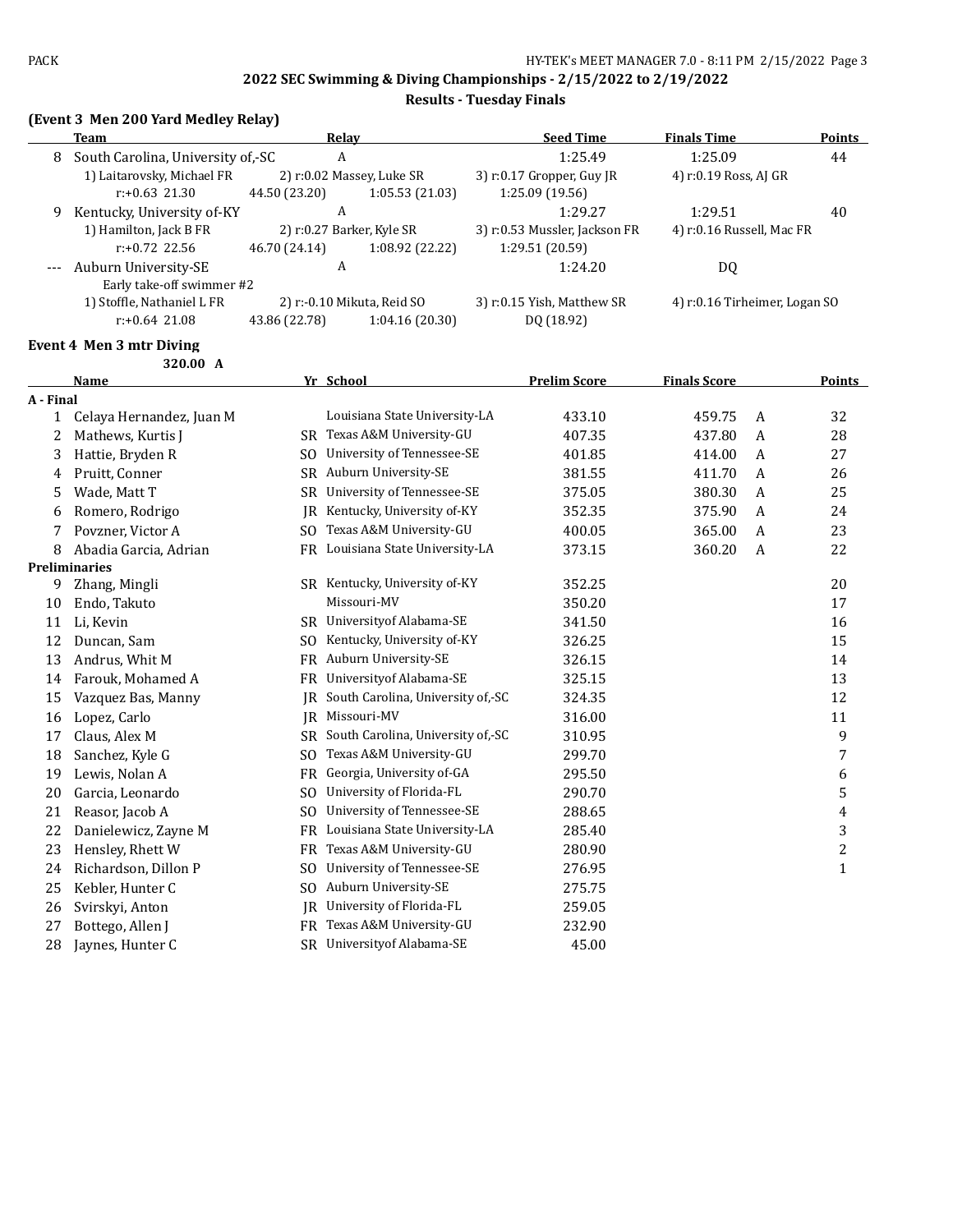**Results - Tuesday Finals**

### **Event 5 Women 800 Yard Freestyle Relay**

**7:00.86 A**

|   | 7:05.88 B                         |                                   |                                  |                                |                                |               |
|---|-----------------------------------|-----------------------------------|----------------------------------|--------------------------------|--------------------------------|---------------|
|   | <b>Team</b>                       |                                   | Relay                            | <b>Seed Time</b>               | <b>Finals Time</b>             | <b>Points</b> |
|   | 1 University of Tennessee-SE      |                                   | A                                | 7:07.02                        | 6:56.81<br>$\boldsymbol{A}$    | 64            |
|   | 1) Mrozinski, Julia M FR          |                                   | 2) r:0.40 Walshe, Ellen FR       | 3) r:0.26 Rothrock, Trude SR   | 4) r:0.24 Pintar, Tjasa SR     |               |
|   | r:+0.63 23.69                     | 49.60 (49.60)                     | 1:16.38 (1:16.38)                | 1:43.21 (1:43.21)              |                                |               |
|   | 2:07.16 (23.95)                   | 2:33.51 (50.30)                   | 3:00.66 (1:17.45)                | 3:27.27 (1:44.06)              |                                |               |
|   | 3:50.78 (23.51)                   | 4:16.83 (49.56)                   | 4:44.35 (1:17.08)                | 5:12.49 (1:45.22)              |                                |               |
|   | 5:36.53 (24.04)                   | 6:02.66 (50.17)                   | 6:29.78 (1:17.29)                | 6:56.81 (1:44.32)              |                                |               |
| 2 | Kentucky, University of-KY        |                                   | A                                | 7:03.45                        | 6:57.60<br>A                   | 56            |
|   | 1) Gati, Izzy G SR                |                                   | 2) r:0.25 Gaines, Riley SR       | 3) r:0.26 Sorenson, Sophie SR  | 4) r:0.23 Wheeler, Kaitlynn JR |               |
|   | $r: +0.62$ 24.32                  | 50.84 (50.84)                     | 1:18.04 (1:18.04)                | 1:45.36 (1:45.36)              |                                |               |
|   | 2:08.82 (23.46)                   | 2:34.58 (49.22)                   | 3:00.28 (1:14.92)                | 3:27.28 (1:41.92)              |                                |               |
|   | 3:51.03 (23.75)                   | 4:17.34 (50.06)                   | 4:44.46 (1:17.18)                | 5:11.69 (1:44.41)              |                                |               |
|   | 5:35.47 (23.78)                   | 6:01.78 (50.09)                   | 6:29.16 (1:17.47)                | 6:57.60 (1:45.91)              |                                |               |
| 3 | Georgia, University of-GA         |                                   | A                                | 7:05.71                        | 7:01.34<br>B                   | 54            |
|   | 1) Hartman, Zoie E JR             |                                   | 2) r:0.63 Parker, Maxine SO      | 3) r:0.33 Dickinson, Callie SR | 4) r:0.36 Coetzee, Dune FR     |               |
|   | r:+0.74 23.89                     | 50.01 (50.01)                     | 1:16.85(1:16.85)                 | 1:44.33 (1:44.33)              |                                |               |
|   | 2:08.37 (24.04)                   | 2:34.42 (50.09)                   | 3:01.69 (1:17.36)                | 3:30.21 (1:45.88)              |                                |               |
|   | 3:54.45 (24.24)                   | 4:21.29 (51.08)                   | 4:48.90 (1:18.69)                | 5:16.35 (1:46.14)              |                                |               |
|   | 5:40.59 (24.24)                   | 6:06.82 (50.47)                   | 6:34.00(1:17.65)                 | 7:01.34 (1:44.99)              |                                |               |
| 4 | University of Florida-FL          |                                   | A                                | 7:08.50                        | 7:01.77<br>B                   | 52            |
|   | 1) Bates, Talia B JR              |                                   | 2) r:0.48 Nikonova, Ekaterina FR | 3) r:0.13 Cronk, Micayla FR    | 4) r:0.22 Miller, Nikki SR     |               |
|   | r:+0.73 23.78                     | 49.94 (49.94)                     | 1:17.53 (1:17.53)                | 1:45.09 (1:45.09)              |                                |               |
|   | 2:03.70 (18.61)                   | 2:35.42 (50.33)                   | 3:02.98 (1:17.89)                | 3:30.40 (1:45.31)              |                                |               |
|   | 3:53.75 (23.35)                   | 4:19.94 (49.54)                   | 4:47.61 (1:17.21)                | 5:16.12 (1:45.72)              |                                |               |
|   | 5:35.55 (19.43)                   | 6:06.79 (50.67)                   | 6:34.24 (1:18.12)                | 7:01.77 (1:45.65)              |                                |               |
| 5 | Universityof Alabama-SE           |                                   | A                                | 7:04.06                        | 7:03.06<br>B                   | 50            |
|   | 1) Delmenico, Mela M FR           |                                   | 2) r:0.30 Dupre, Cora JR         | 3) r:0.29 Antoniou, Kalia JR   | 4) r:0.17 Felner, Gracie SO    |               |
|   | r:+0.70 24.46                     | 50.99 (50.99)                     | 1:18.61(1:18.61)                 | 1:45.77 (1:45.77)              |                                |               |
|   | 2:09.57 (23.80)                   | 2:35.87 (50.10)                   | 3:02.66 (1:16.89)                | 3:29.84 (1:44.07)              |                                |               |
|   | 3:53.54 (23.70)                   | 4:19.89 (50.05)                   | 4:48.67 (1:18.83)                | 5:16.92 (1:47.08)              |                                |               |
|   | 5:40.88 (23.96)                   | 6:07.91 (50.99)                   | 6:35.28 (1:18.36)                | 7:03.06 (1:46.14)              |                                |               |
| 6 | Texas A&M University-GU           |                                   | A                                | 7:13.30                        | 7:04.12<br>$\, {\bf B}$        | 48            |
|   | 1) Stepanek, Chloe M SO           |                                   | 2) r:0.27 Buechler, Jordan SO    | 3) r:0.20 Barzelay, Aviv FR    | 4) r:0.07 Hepler, Danielle SR  |               |
|   | $r: +0.65$ 23.90                  | 49.72 (49.72)                     | 1:15.91 (1:15.91)                | 1:42.40 (1:42.40)              |                                |               |
|   | 2:06.85 (24.45)                   | 2:34.84 (52.44)                   | 3:02.74 (1:20.34)                | 3:29.61 (1:47.21)              |                                |               |
|   | 3:54.15 (24.54)                   | 4:21.34 (51.73)                   | 4:49.26 (1:19.65)                | 5:17.51 (1:47.90)              |                                |               |
|   | 5:42.16 (24.65)                   | 6:09.77 (52.26)                   | 6:37.31 (1:19.80)                | 7:04.12 (1:46.61)              |                                |               |
|   | Auburn University-SE              |                                   | A                                | 7:06.75                        | 7:06.14                        | 46            |
|   | 1) Leehy, Mykenzie J              |                                   | 2) r:0.24 Merritt, Kensley SO    | 3) r:0.20 Hamilton, Rebekah FR | 4) r:0.24 Hetzer, Emily SR     |               |
|   | r:+0.67 24.44                     | 50.64 (50.64)                     | 1:17.77 (1:17.77)                | 1:45.36 (1:45.36)              |                                |               |
|   | 2:09.74 (24.38)                   | 2:36.36 (51.00)                   | 3:03.87 (1:18.51)                | 3:32.66 (1:47.30)              |                                |               |
|   | 3:56.90 (24.24)                   | 4:23.46 (50.80)                   | 4:50.83 (1:18.17)                | 5:19.24 (1:46.58)              |                                |               |
|   | 5:43.88 (24.64)                   | 6:10.93 (51.69)                   | 6:38.50 (1:19.26)                | 7:06.14 (1:46.90)              |                                |               |
| 8 | South Carolina, University of,-SC |                                   | A                                | 7:10.84                        | 7:07.60                        | 44            |
|   | 1) Kraus, Mari L SR               |                                   | 2) r:0.34 Parker, Riley SO       | 3) r:0.29 Alexander, Emma JR   | 4) r:0.22 Smith, Janie JR      |               |
|   |                                   |                                   |                                  |                                |                                |               |
|   | r:+0.70 24.74                     | 51.19 (51.19)                     | 1:18.22 (1:18.22)                | 1:45.68 (1:45.68)              |                                |               |
|   | 2:10.89 (25.21)                   | 2:38.19 (52.51)<br>4:25.62(51.14) | 3:06.36 (1:20.68)                | 3:34.48 (1:48.80)              |                                |               |
|   | 3:59.01 (24.53)                   |                                   | 4:53.10 (1:18.62)                | 5:20.78 (1:46.30)              |                                |               |
|   | 5:44.71 (23.93)                   | 6:11.68 (50.90)                   | 6:39.66 (1:18.88)                | 7:07.60 (1:46.82)              |                                |               |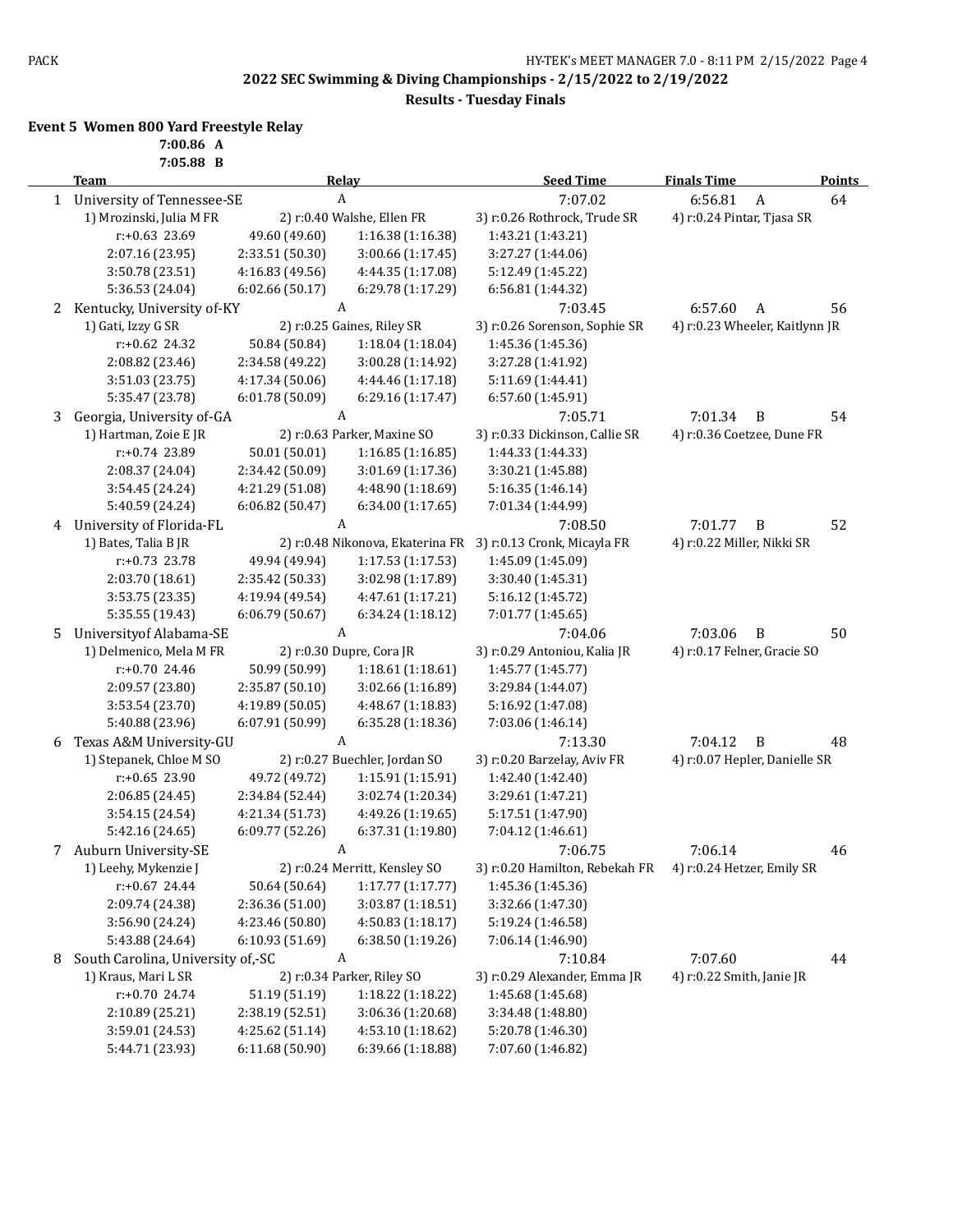**Results - Tuesday Finals**

### **(Event 5 Women 800 Yard Freestyle Relay)**

|    | <b>Team</b>                   |                 | <b>Relay</b>                   | <b>Seed Time</b>              | <b>Finals Time</b>                | <b>Points</b> |
|----|-------------------------------|-----------------|--------------------------------|-------------------------------|-----------------------------------|---------------|
| 9  | Missouri-MV                   |                 | A                              | 7:10.44                       | 7:11.08                           | 40            |
|    | 1) Gowans, Molly L SR         |                 | 2) r:0.24 Feddersen, Amy JR    | 3) r:0.14 Rink, Macy          | 4) r:0.30 Bloebaum, Allison SR    |               |
|    | $r: +0.67$ 25.01              | 51.93 (51.93)   | 1:19.55(1:19.55)               | 1:47.38 (1:47.38)             |                                   |               |
|    | 2:11.24 (23.86)               | 2:38.05(50.67)  | 3:06.68(1:19.30)               | 3:35.59 (1:48.21)             |                                   |               |
|    | 4:00.22 (24.63)               | 4:27.00 (51.41) | 4:54.76 (1:19.17)              | 5:22.95 (1:47.36)             |                                   |               |
|    | 5:47.86 (24.91)               | 6:15.20(52.25)  | 6:43.04 (1:20.09)              | 7:11.08 (1:48.13)             |                                   |               |
| 10 | Louisiana State University-LA |                 | A                              | 7:17.78                       | 7:16.38                           | 34            |
|    | 1) Osborne, Reagan R SO       |                 | 2) $r: 0.20$ Liles, Jolee JR   | 3) r:0.08 Curry, Peyton FR    | 4) r:0.35 Thompson, Sarah-grace S |               |
|    | $r: +0.64$ 24.42              | 50.78 (50.78)   | 1:18.56(1:18.56)               | 1:46.97 (1:46.97)             |                                   |               |
|    | 2:11.89 (24.92)               | 2:39.07(52.10)  | 3:07.01 (1:20.04)              | 3:35.04 (1:48.07)             |                                   |               |
|    | 3:59.56 (24.52)               | 4:27.50 (52.46) | 4:56.34 (1:21.30)              | 5:24.79 (1:49.75)             |                                   |               |
|    | 5:50.40 (25.61)               | 6:19.15(54.36)  | 6:47.83(1:23.04)               | 7:16.38 (1:51.59)             |                                   |               |
| 11 | University of Arkansas-AR     |                 | A                              | 7:28.65                       | 7:18.37                           | 32            |
|    | 1) Camisa, Eleonora FR        |                 | 2) r:0.15 Herrmann, Vanessa SR | 3) r:0.50 Simpson, Rebecca FR | 4) r:0.38 Vavrinova, Adela JR     |               |
|    | $r: +0.68$ 24.61              | 51.44 (51.44)   | 1:19.94 (1:19.94)              | 1:49.66 (1:49.66)             |                                   |               |
|    | 2:14.84(25.18)                | 2:42.75 (53.09) | 3:11.10(1:21.44)               | 3:39.60 (1:49.94)             |                                   |               |
|    | 4:03.94 (24.34)               | 4:30.95 (51.35) | 4:59.97 (1:20.37)              | 5:29.69 (1:50.09)             |                                   |               |
|    | 5:54.45 (24.76)               | 6:21.84(52.15)  | 6:49.95(1:20.26)               | 7:18.37 (1:48.68)             |                                   |               |
| 12 | Vanderbilt University-SE      |                 | A                              | 7:31.65                       | 7:25.81                           | 30            |
|    | 1) Beers, Eleanor D SO        |                 | 2) $r:0.14$ Ward, Taylor JR    | 3) r:0.05 Stout, Alina SO     | 4) r:0.25 Traba, Mercedes FR      |               |
|    | $r: +0.73$ 25.29              | 52.90 (52.90)   | 1:21.14(1:21.14)               | 1:50.14(1:50.14)              |                                   |               |
|    | 2:15.11 (24.97)               | 2:43.80 (53.66) | 3:13.20 (1:23.06)              | 3:42.48 (1:52.34)             |                                   |               |
|    | 4:07.11 (24.63)               | 4:35.31 (52.83) | 5:04.81 (1:22.33)              | 5:34.79 (1:52.31)             |                                   |               |
|    | 6:00.72 (25.93)               | 6:29.17 (54.38) | 6:57.62 (1:22.83)              | 7:25.81 (1:51.02)             |                                   |               |

#### **Event 6 Men 800 Yard Freestyle Relay**

**6:16.80 A**

**6:21.32 B**

|   | <b>Team</b>                |                 | Relay                       | <b>Seed Time</b>                 | <b>Finals Time</b>              | <b>Points</b> |
|---|----------------------------|-----------------|-----------------------------|----------------------------------|---------------------------------|---------------|
| 1 | University of Florida-FL   |                 | A                           | 6:14.99                          | 6:08.00<br>A                    | 64            |
|   | 1) Smith, Kieran S SR      |                 | 2) r:0.42 Freeman, Trey JR  | 3) r:0.41 Lindholm, Oskar FR     | 4) r:0.42 Mestre, Alfonso JR    |               |
|   | $r: +0.68$ 20.82           | 43.52 (43.52)   | 1:06.93(1:06.93)            | 1:30.42 (1:30.42)                |                                 |               |
|   | 1:51.65 (21.23)            | 2:15.00(44.58)  | 2:38.88 (1:08.46)           | 3:02.38 (1:31.96)                |                                 |               |
|   | 3:23.74 (21.36)            | 3:47.33 (44.95) | 4:11.05 (1:08.67)           | 4:34.67 (1:32.29)                |                                 |               |
|   | 4:55.67 (21.00)            | 5:19.01 (44.34) | 5:43.49 (1:08.82)           | 6:08.00 (1:33.33)                |                                 |               |
| 2 | Georgia, University of-GA  |                 | A                           | 6:21.08                          | 6:09.32<br>A                    | 56            |
|   | 1) Sates, Matthew E FR     |                 | 2) r:0.24 Urlando, Luca SO  | 3) r:0.27 Hils, Zach JR          | 4) r:0.27 Magahey, Jake SO      |               |
|   | $r: +0.63$ 20.97           | 44.14 (44.14)   | 1:07.93(1:07.93)            | 1:31.82 (1:31.82)                |                                 |               |
|   | 1:52.10 (20.28)            | 2:15.05 (43.23) | 2:38.71 (1:06.89)           | 3:04.06 (1:32.24)                |                                 |               |
|   | 3:24.78 (20.72)            | 3:48.01 (43.95) | 4:12.14 (1:08.08)           | 4:36.99 (1:32.93)                |                                 |               |
|   | 4:57.59 (20.60)            | 5:20.60 (43.61) | 5:44.41 (1:07.42)           | 6:09.32 (1:32.33)                |                                 |               |
| 3 | Kentucky, University of-KY |                 | A                           | 6:24.75                          | 6:14.35<br>A                    | 54            |
|   | 1) Berg, Max SO            |                 | 2) r:0.22 Wilby, Mason SR   | 3) r:0.25 Martin Roig, Victor FR | 4) r:0.24 Clark, Jakob JR       |               |
|   | $r: +0.63$ 21.25           | 44.87 (44.87)   | 1:08.96(1:08.96)            | 1:33.17(1:33.17)                 |                                 |               |
|   | 1:54.29 (21.12)            | 2:17.87 (44.70) | 2:42.05 (1:08.88)           | 3:06.59 (1:33.42)                |                                 |               |
|   | 3:27.72 (21.13)            | 3:50.98 (44.39) | 4:15.11(1:08.52)            | 4:39.61 (1:33.02)                |                                 |               |
|   | 5:01.14 (21.53)            | 5:25.14(45.53)  | 5:49.75 (1:10.14)           | 6:14.35 (1:34.74)                |                                 |               |
| 4 | Universityof Alabama-SE    |                 | A                           | 6:22.54                          | 6:14.94<br>A                    | 52            |
|   | 1) Alves, Kaique K FR      |                 | 2) r:0.42 Hawke, Charlie FR | 3) r:0.32 Auerbach, Cam JR       | 4) r:0.33 Piotrowski, Kacper SO |               |
|   | $r: +0.65$ 22.03           | 45.55 (45.55)   | 1:09.59(1:09.59)            | 1:33.28 (1:33.28)                |                                 |               |
|   | 1:54.05 (20.77)            | 2:17.39 (44.11) | 2:41.70 (1:08.42)           | 3:06.57 (1:33.29)                |                                 |               |
|   | 3:27.57 (21.00)            | 3:51.21 (44.64) | 4:15.49 (1:08.92)           | 4:40.98 (1:34.41)                |                                 |               |
|   | 5:02.09 (21.11)            | 5:26.01 (45.03) | 5:50.33 (1:09.35)           | 6:14.94 (1:33.96)                |                                 |               |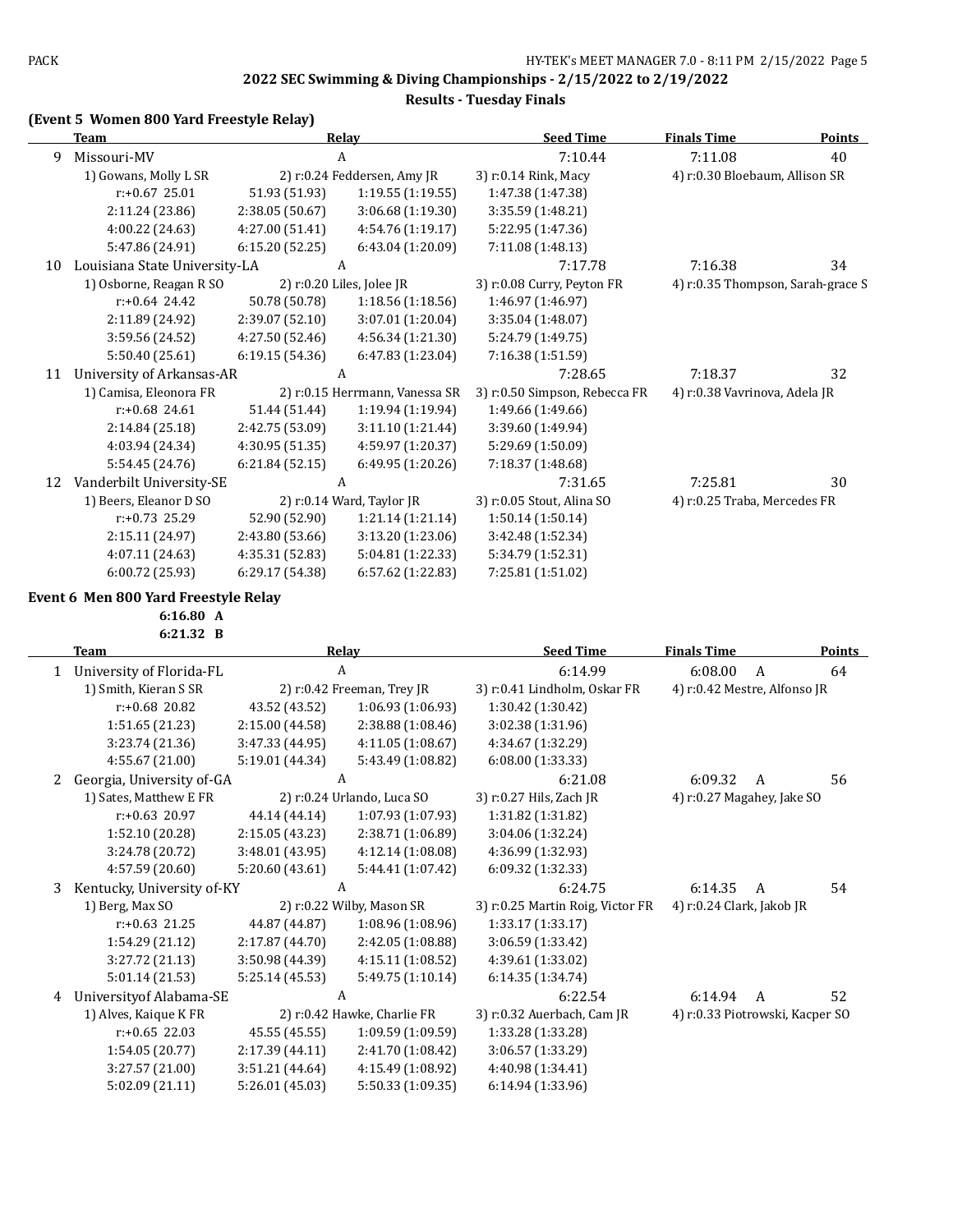**Results - Tuesday Finals**

# **(Event 6 Men 800 Yard Freestyle Relay)**

|    | <b>Team</b>                       |                 | Relay                         | <b>Seed Time</b>                                            | <b>Finals Time</b>           | <b>Points</b> |
|----|-----------------------------------|-----------------|-------------------------------|-------------------------------------------------------------|------------------------------|---------------|
| 5  | Auburn University-SE              |                 | $\boldsymbol{A}$              | 6:18.20                                                     | 6:15.96<br>$\boldsymbol{A}$  | 50            |
|    | 1) Sztolcman, Christian M SR      |                 | 2) r:0.18 Husband, Ryan SO    | 3) r:0.37 Rathle, Jacques FR                                | 4) r:0.00 Bonson, Michael SO |               |
|    | r:+0.68 20.94                     | 44.54 (44.54)   | 1:09.60 (1:09.60)             | 1:35.36 (1:35.36)                                           |                              |               |
|    | 1:56.71 (21.35)                   | 2:20.52 (45.16) | 2:44.89 (1:09.53)             | 3:09.23 (1:33.87)                                           |                              |               |
|    | 3:30.74 (21.51)                   | 3:53.89 (44.66) | 4:18.28 (1:09.05)             | 4:43.27 (1:34.04)                                           |                              |               |
|    | 5:03.75 (20.48)                   | 5:27.05 (43.78) | 5:51.09 (1:07.82)             | 6:15.96 (1:32.69)                                           |                              |               |
| 6  | Missouri-MV                       |                 | A                             | 6:21.78                                                     | 6:18.74<br>B                 | 48            |
|    | 1) Dubois, Jack R SR              |                 | 2) r:0.10 Dahlgren, Jack SR   | 3) r:0.43 Rindshoej, Freddie                                | 4) r:0.31 Kovac, Danny SR    |               |
|    | r:+0.70 22.21                     | 45.91 (45.91)   | 1:10.45(1:10.45)              | 1:35.44 (1:35.44)                                           |                              |               |
|    | 1:56.60(21.16)                    | 2:20.01 (44.57) | 2:43.57 (1:08.13)             | 3:07.67 (1:32.23)                                           |                              |               |
|    | 3:29.25 (21.58)                   | 3:52.83 (45.16) | 4:17.38 (1:09.71)             | 4:42.80 (1:35.13)                                           |                              |               |
|    | 5:03.57 (20.77)                   | 5:27.02 (44.22) | 5:51.91 (1:09.11)             | 6:18.74 (1:35.94)                                           |                              |               |
| 7  | Texas A&M University-GU           |                 | A                             | 6:25.63                                                     | 6:19.13<br>B                 | 46            |
|    | 1) Bratanov, Kaloyan D SR         |                 |                               | 2) r:0.14 Schnippenkoetter, Mark S3) r:0.10 Dickey, Trey FR | 4) r:0.29 Bobo, Clayton SR   |               |
|    | r:+0.68 21.74                     | 45.36 (45.36)   | 1:08.85 (1:08.85)             | 1:32.63 (1:32.63)                                           |                              |               |
|    | 1:54.45 (21.82)                   | 2:18.35 (45.72) | 2:42.77 (1:10.14)             | 3:07.22 (1:34.59)                                           |                              |               |
|    | 3:28.62 (21.40)                   | 3:52.76 (45.54) | 4:18.35 (1:11.13)             | 4:43.85 (1:36.63)                                           |                              |               |
|    | 5:05.39 (21.54)                   | 5:28.99 (45.14) | 5:53.67 (1:09.82)             | 6:19.13 (1:35.28)                                           |                              |               |
| 8  | University of Tennessee-SE        |                 | A                             | 6:26.25                                                     | 6:21.01<br>B                 | 44            |
|    | 1) Bailey, Seth S SR              |                 | 2) r:0.30 Vargas, Joaquin     | 3) r:0.32 Jackson, Will SO                                  | 4) r:0.16 Tarasenko, Aleksey |               |
|    | r:+0.60 21.82                     | 45.63 (45.63)   | 1:10.61(1:10.61)              | 1:36.45 (1:36.45)                                           |                              |               |
|    | 1:58.42 (21.97)                   | 2:22.60 (46.15) | 2:47.15 (1:10.70)             | 3:11.57 (1:35.12)                                           |                              |               |
|    | 3:32.81 (21.24)                   | 3:56.70 (45.13) | 4:21.19 (1:09.62)             | 4:46.49 (1:34.92)                                           |                              |               |
|    | 5:08.00(21.51)                    | 5:31.71 (45.22) | 5:55.73 (1:09.24)             | 6:21.01 (1:34.52)                                           |                              |               |
| 9  | South Carolina, University of,-SC |                 | A                             | 6:25.40                                                     | 6:22.72                      | 40            |
|    | 1) Costin, Phil SR                |                 | 2) r:0.35 Novoszath, Tamas GR | 3) r:0.35 Daniels, Connor SO                                | 4) r:0.27 Davila, Rafael SR  |               |
|    | $r: +0.74$ 21.68                  | 45.04 (45.04)   | 1:09.26 (1:09.26)             | 1:34.48 (1:34.48)                                           |                              |               |
|    | 1:56.17 (21.69)                   | 2:19.96 (45.48) | 2:44.87 (1:10.39)             | 3:10.85 (1:36.37)                                           |                              |               |
|    | 3:32.48 (21.63)                   | 3:56.75 (45.90) | 4:21.74 (1:10.89)             | 4:46.55 (1:35.70)                                           |                              |               |
|    | 5:08.30 (21.75)                   | 5:32.45 (45.90) | 5:57.51 (1:10.96)             | 6:22.72(1:36.17)                                            |                              |               |
| 10 | Louisiana State University-LA     |                 | A                             | 6:26.73                                                     | 6:28.89                      | 34            |
|    | 1) Thompson, Joel D SO            |                 | 2) r:0.10 Adrian, Spencer JR  | 3) r:0.24 Warmbier, Ryan FR                                 | 4) r:0.12 Vikstrom, Isak JR  |               |
|    | $r: +0.61$ 22.14                  | 46.43 (46.43)   | 1:11.47 (1:11.47)             | 1:37.26 (1:37.26)                                           |                              |               |
|    | 1:58.93 (21.67)                   | 2:23.15 (45.89) | 2:47.69 (1:10.43)             | 3:12.77 (1:35.51)                                           |                              |               |
|    | 3:35.04 (22.27)                   | 3:59.83 (47.06) | 4:25.20 (1:12.43)             | 4:50.91 (1:38.14)                                           |                              |               |
|    | 5:12.44 (21.53)                   | 5:37.12 (46.21) | 6:02.71 (1:11.80)             | 6:28.89 (1:37.98)                                           |                              |               |

#### **Scores - Women**

| Women - Team Rankings - Through Event 6 |  |  |  |  |
|-----------------------------------------|--|--|--|--|
|-----------------------------------------|--|--|--|--|

| 1. Texas A&M University           | 155 | 2. Louisiana State University | 150 |
|-----------------------------------|-----|-------------------------------|-----|
|                                   |     |                               |     |
| 3. Kentucky, University of        | 148 | 4. University of Tennessee    | 145 |
| 5. South Carolina, University of, | 139 | 5. Georgia, University of     | 139 |
| 7. University of Florida          | 130 | 8. University of Alabama      | 114 |
| 9. Auburn University              | 107 | 10. Missouri                  | 97  |
| 11. University of Arkansas        | 78  | 12. Vanderbilt University     | 60  |
|                                   |     |                               |     |

### **Scores - Men**

|                            | Men - Team Rankings - Through Event 6 |                               |     |
|----------------------------|---------------------------------------|-------------------------------|-----|
| 1. Texas A&M University    | 156                                   | 2. University of Tennessee    | 155 |
| 3. Kentucky, University of | 153                                   | 4. Louisiana State University | 139 |
| 5. Universityof Alabama    | 137                                   | 6. University of Florida      | 133 |